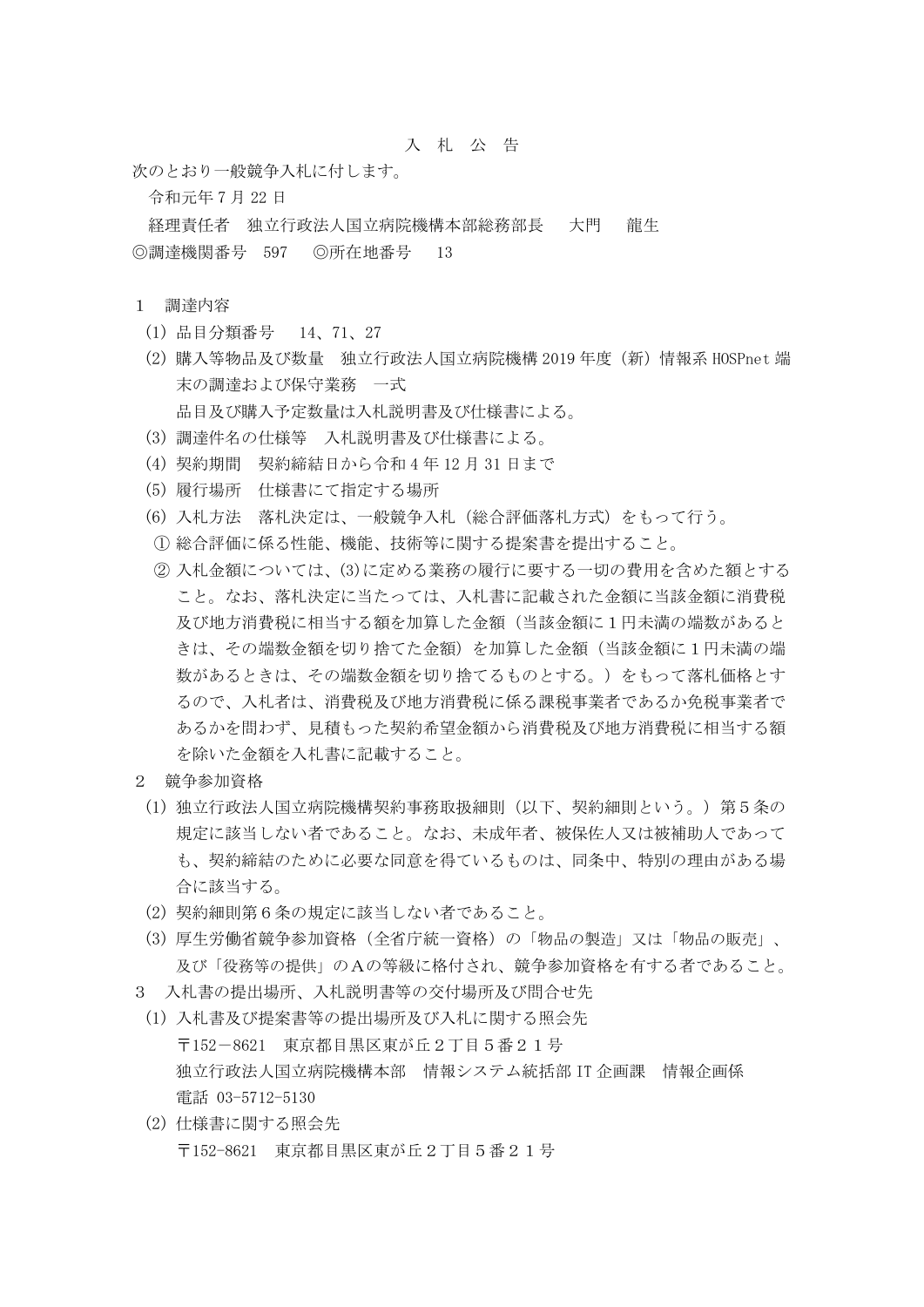独立行政法人国立病院機構本部 情報システム統括部 IT 企画課 情報企画係 電話 03-5712-5130

- (3) 入札説明書の交付方法
	- ① 交付期間 令和元年 7 月 22 日(月)から令和元年 8 月 30 日(金)まで。
	- ② 交付時間 平日 9:30 から 17:00 まで。
	- ③ 交付場所 上記(2)に同じ。
- (4) 入札説明会の日時及び場所 令和元年 7 月 31 日(水)14 時 00 分 本部 2 階大会議 室
- (5) 入札書の受領期限 令和元年 9 月 11 日(水)15 時 00 分
- (6) 開札の日時及び場所 令和元年 9 月 19 日(木)15 時 00 分 本部 3 階会議室 32 4 その他
	- (1) 契約手続において使用する言語及び通貨 日本語及び日本国通貨
	- (2) 入札保証金及び契約保証金 免除
	- (3) 入札者に要求される事項 この一般競争に参加を希望する者は、封印した入札書に 本公告に示した物品を納入できることを証明する書類を添付して入札書の受領期限 までに提出しなければならない。入札者は、開札日の前日までの間において、経理 責任者から当該書類に関し説明を求められた場合は、それに応じなければならない。
	- (4) 入札の無効 本公告に示した競争参加資格のない者の提出した入札書、入札者に求 められる義務を履行しなかった者の提出した入札書は無効とする。
	- (5) 契約書作成の要否 要
	- (6) 落札者の決定方法 本公告に示した物品を納入できると経理責任者が判断した資料 を添付して入札書を提出した入札者であって、契約細則第 21 条の規定に基づいて作 成された予定価格の制限の範囲内で、入札説明書で指定する要求要件のうち必須と された項目を全て満たしている提案をした者の中から、経理責任者が入札説明書で 定める総合評価の方法をもって落札者を決定する。
- (7) 詳細は入札説明書による。
- 5 Summary
	- (1) Official in charge of disbursement of the procuring entity: Tatsuo Daimon, Director, Department of General Affairs, National Hospital Organization Headquarters
	- (2) Classification of the services to be procured : 14,71,27
	- (3) Nature and quantity of the services to be required : Personal computer procurement and maintenance work in the National Hospital Organization Genera Information Network System 1 set
	- (4) Fulfillment period : From Contract date to December 31, 2022
	- (5) Fulfillment place : The place specified by the official in charge of disbursement of the procuring entity
	- (6) Qualification for participating in the tendering procedures : Suppliers